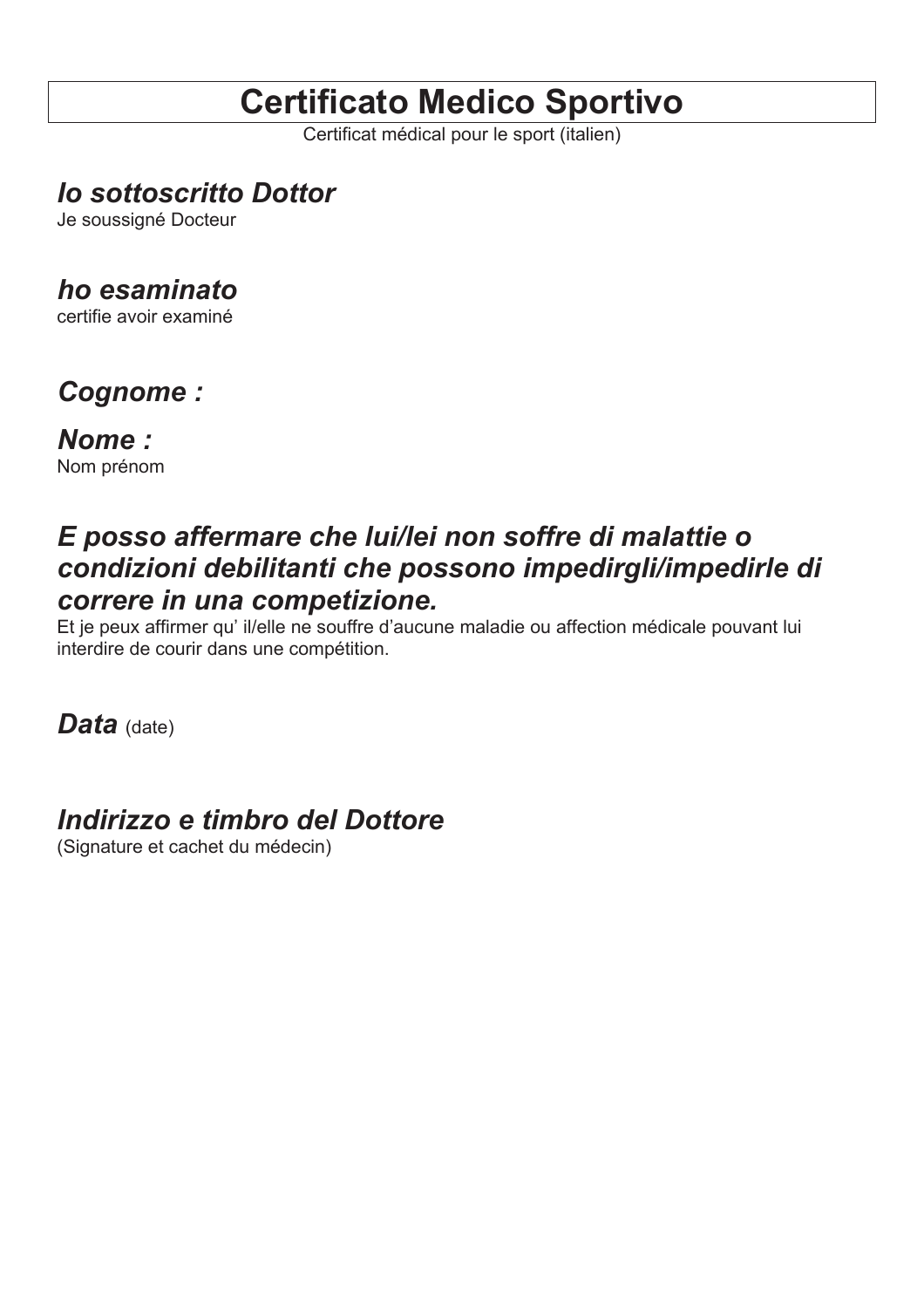# **Certificado Médico Deportivo**

*(Certificat médical pour le sport- (espagnol))* 

*El abajo firmante Dr. (nombre, apellidos, nº de licencia y dirección)*  Je soussigné Docteur (nom prénom numéro professionnel et adresse)

### *Habiendo examinado al Sr./Sra.*

(certifie avoir examiné M/Me)

*Apellidos :* 

#### *Nombre :*

(nom et prénom)

# *Considero que no se aprecia ninguna patología de enfermedad o ningún tipo de impedimento personal que indiquen contraindicación o imposibilidad alguna para participar en competiciones de carrera a pie.*

(Considère qu'il/elle ne présente aucune pathologie médicale ou empêchement personnel indiquant une contre indication à la pratique de compétitions de course à pied).

*Fecha* (date):

## *Firmado y sellado*

(Signature et cachet)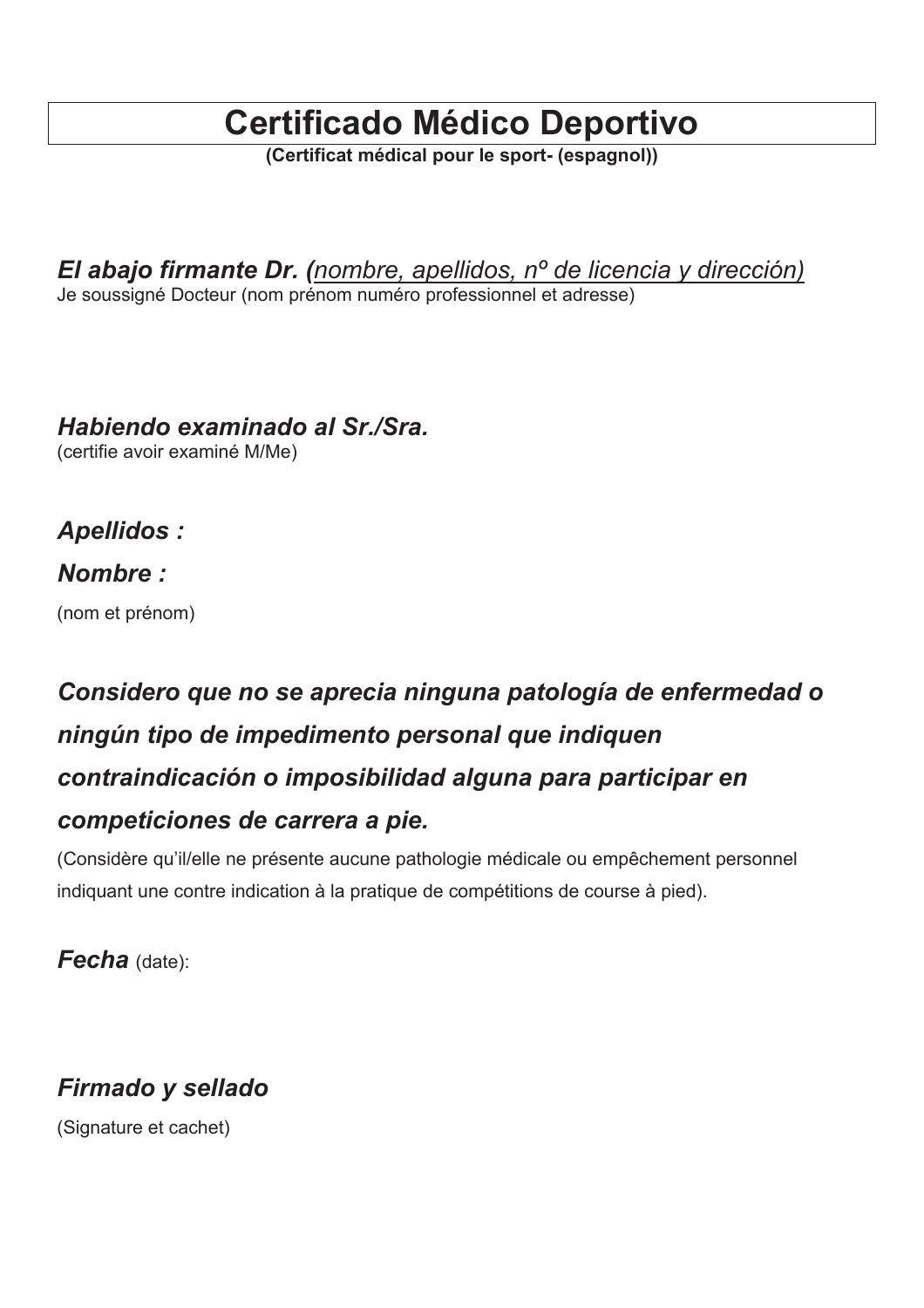# **Sport Medical certificate**

*Certificat médical pour le sport (anglais)* 

### *I , the indersigned Dr*

*(Je soussigné Docteur)* 

#### *Have examined*

*(Certifie avoir examiné)*

*Surname (nom) :* 

*Firstname (prénom) :*

# *And conclude that he / she is not suffering from illness or debilitating condition that would prevent him / her from sport and running in competition .*

*(et avoir conclu qui l ou elle ne souffrait d'aucune affection lui interdisant la pratique du sport et du running en compétition)* 

*Date :* 

*Doctor's signature (signature du médecin)*

*Address and doctor'stamp here (adresse et cachet du médecin)*